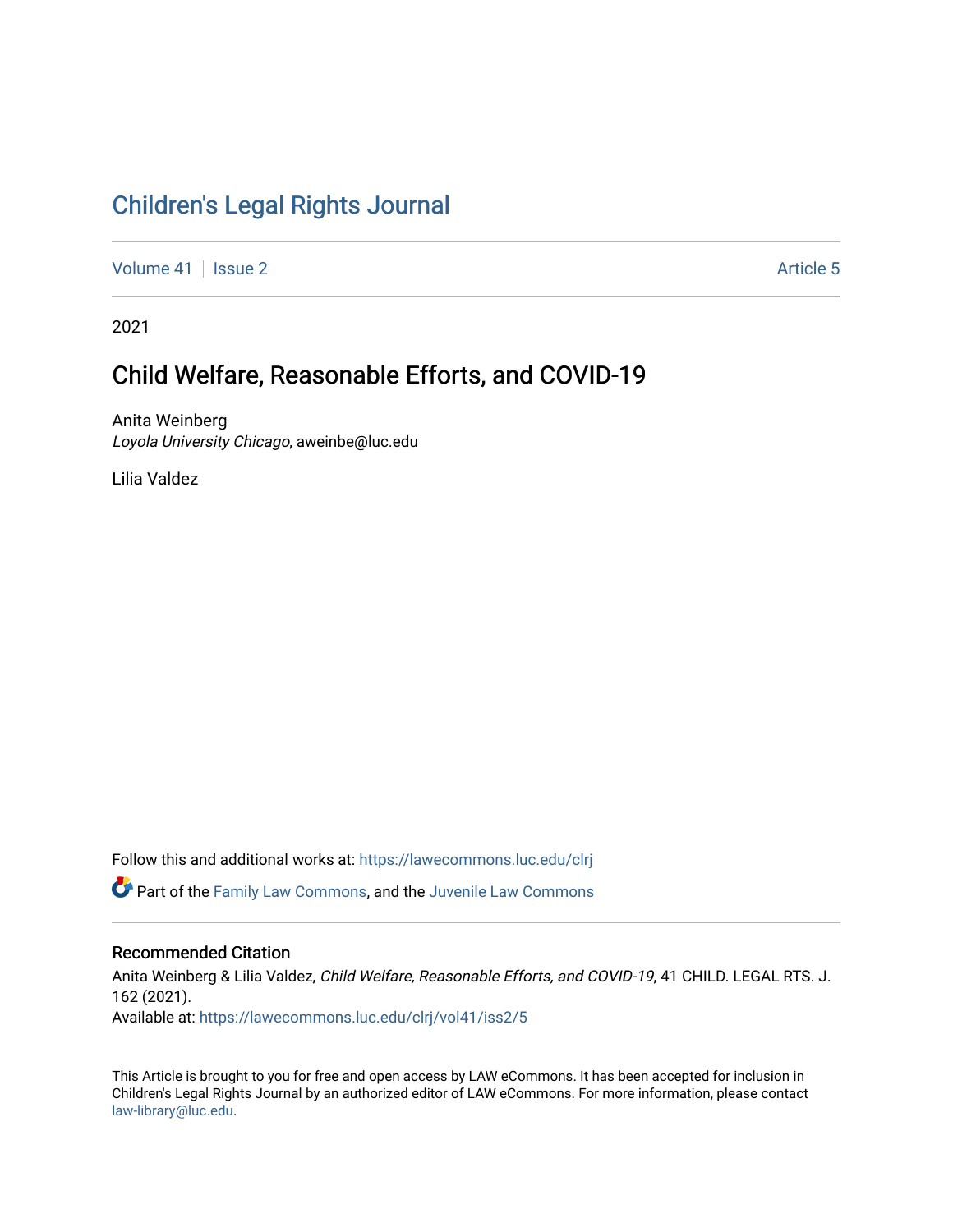# **Child Welfare, Reasonable Efforts, and COVID-19**

#### *Anita Weinberg and Lilia Valdez\**

#### **INTRODUCTION**

Article 19 of the United Nations Convention on the Rights of the Child (CRC) requires governments to protect children from all forms of violence, including violence in the home.1 At the same time, Articles 3 and *5* obligate states to respect the rights and duties of parents to care for and make decisions on behalf of their children.<sup>2</sup>

Although the United States is not a signatory to the CRC, federal law also seeks to strike a balance between protecting children from harm by family members and recognizing the constitutional rights of parents to direct the care, control, and upbringing of their children.<sup>3</sup> Before a child may be removed from a parent based on allegations of abuse or neglect, the state child welfare agency must make "reasonable efforts" to prevent or eliminate the need for removal of the child from his home; and if removed, "reasonable efforts" must be made to return the child home.<sup>4</sup> Neither federal law nor regulations, however, define reasonable efforts, leaving states to interpret the meaning of the phrase. Usually, reasonable efforts are understood to include referral to and/or the provision of accessible and available resources, such as individual, group, and family counseling; mental health treatment; parenting classes; and homemaker services.<sup>5</sup> Federal law also establishes time frames within which decisions regarding permanency for children, including termination of parent rights, must be made.<sup>6</sup>

The COVID-19 pandemic, however, has impacted children and families across the country, and child welfare agencies have struggled to make reasonable efforts under unprecedented conditions. Without strong reasonable efforts, families may not be provided adequate services to address the reasons for their child's removal, children may remain in long-term foster care, or parental rights may be terminated as a result of federal timelines.

<sup>\*</sup> Anita Weinberg is the Curt and Linda Rodin Clinical Professor of Law and Social Justice at Loyola University Chicago School of Law, and Director of the ChildLaw Policy Institute in the *Civitas* ChildLaw Center and of the Rodin Center for Social Justice. Lilia Valdez is a 2021 J.D. candidate at Loyola University Chicago School of Law and a Research Assistant in the *Civitas* ChildLaw Center.

<sup>&</sup>lt;sup>1</sup> United Nations Convention on the Rights of the Child, art. 19, Nov. 20, 1989, 1577 U.N.T.S. 3.

<sup>2</sup> *Id.* at art. 3, art. 5.

*<sup>3</sup> See, e.g.,* Meyer v. Nebraska, 262 U.S. 390 (1923); Pierce v. Soc'y of Sisters, 268 U.S. 510 (1925). a 42 U.S.C. *§* 671(a)(15) (2018). States risk losing federal dollars for their child welfare system if they do not comply with the statutory requirements. The Indian Child Welfare Act requires "active efforts" be

made before these decisions can be made concerning Native American (Indian) families. 25 U.S.C. *§* 1912(d) (2018).

<sup>5</sup> **CHILD.'S BUREAU, STATE STATUTES: REASONABLE EFFORTS TO PRESERVE OR REUNIFY FAMILIES AND ACHIEVE PERMANENCY FOR CHILDREN** 2 (2019), https://www.childwelfare.gov/pubPDFs/reunify.pdf. <sup>6</sup>*See* 42 U.S.C. *§* 675(5)(E) (requiring the state to file a petition to terminate parental rights if a child has been in foster care for fifteen of the last twenty-two months **unless** the child is placed with a relative, there is a compelling reason not to pursue termination of parental rights, or the state has not fulfilled its responsibilities under the service plan).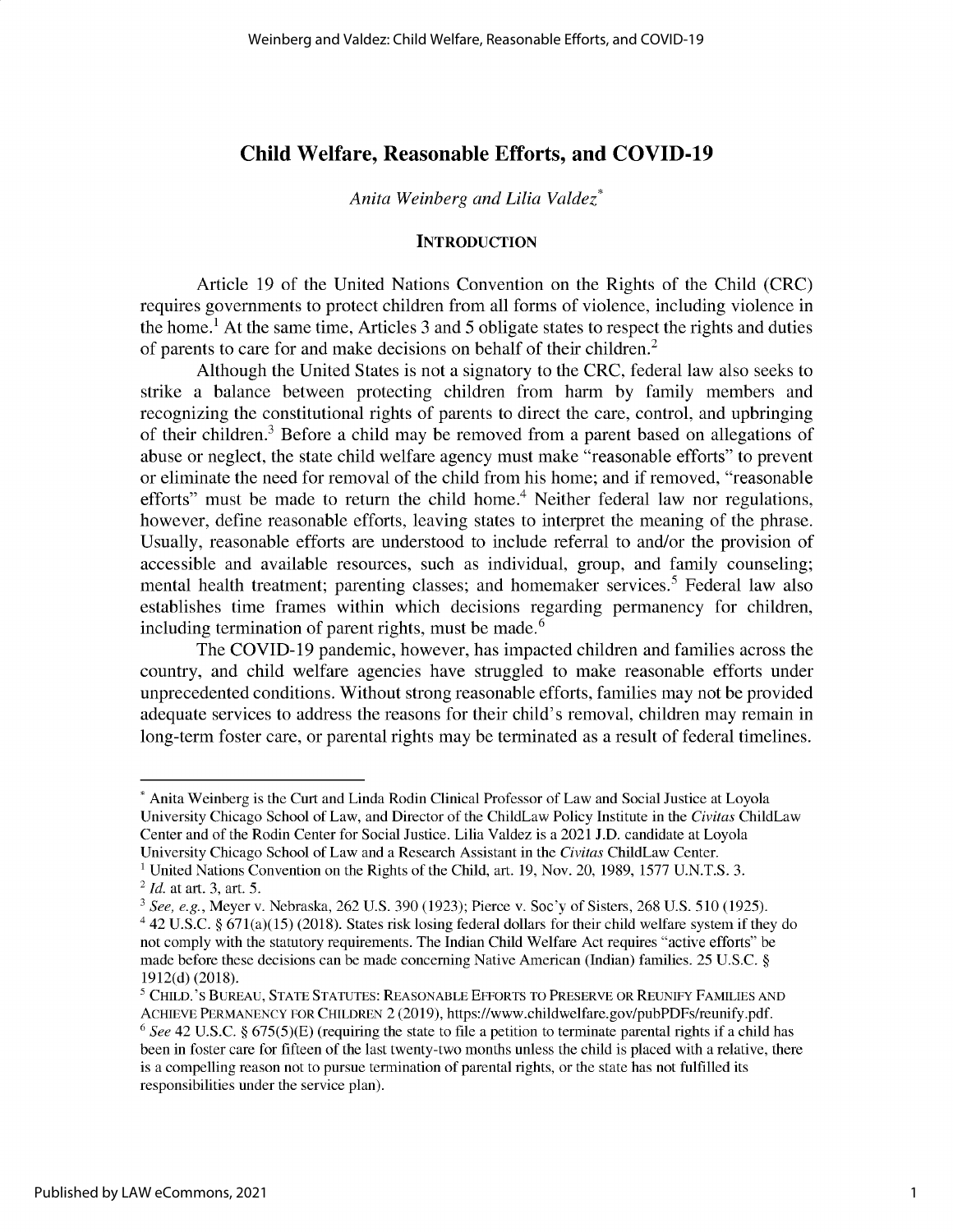This article will briefly examine the ways in which the pandemic has disproportionately affected people of color, who are already disproportionately impacted by the child welfare system. It then will describe the challenges facing children and families **in Illinois'** child welfare system during the pandemic and its potentially devastating impact on them. The article will also discuss the responses of both the federal government and state courts to these challenges, and conclude with recommendations put forth by Illinoisbased advocates seeking to address these challenges and defend the human rights of children.

# **I. COVID-19 EXACERBATES PRE-EXISTING INEQUITIES AND ADDS NEW CHALLENGES**

COVID-19 has amplified and exacerbated inequities in society and challenges to human service systems that are intended to respond to the needs of marginalized groups of people and communities.<sup>7</sup> Across the United States, people of color, specifically Black, Indigenous, and Latinx individuals, have a combined COVID-19 death rate more than 2.7 times that of their white counterparts.<sup>8</sup> African Americans in particular have died at almost *1.5* times the rate of white people, totalling almost 74,000 Black lives lost due to COVID-19 as of March 7, 2021.9

Like COVID-19, the child welfare system also disparately impacts families of color. Across the country, including **in Illinois,** African American families are disproportionately represented within the child welfare system.<sup>10</sup> Data from 2013 through 2019 suggests that relative to their percentage of the population, African American children are overrepresented at every decision point in the Illinois child welfare system, from investigations of reports of abuse or neglect, to removals, to length of time in care.<sup>11</sup> They, too, have been negatively impacted by COVID-19.

ethnicity.html?CDC\_AA\_refVal=https%3A%2F%2Fwww.cdc.gov%2Fcoronavirus%2F2019 ncov%2Fneed-extra-precautions%2Fracial-ethnic-minorities.html (last updated Feb. 12, 2021); **BRADLEY**

L. **HARDY** & TREVON D. **LOGAN, THE HAMILTON PROJECT, RACIAL ECONOMIC INEQUALITY AMID THE**

<sup>?</sup> *Health Equity Considerations and Racial and Ethnic Minority Groups,* **CTRS. FOR DISEASE CONTROL PREVENTION,** https://www.cdc.gov/coronavirus/2019-ncov/community/health-equity/race-

COVID-19 CRISIS 2 (2020), https://www.brookings.edu/wp-content/uploads/2020/08/EA\_HardyLogan\_ LO\_8.12.pdf; *see generally* Matthew **Johnson &** Kaprea **Johnson,** *Utilizing the Six Generic Human Service Competencies and Ecological Systems Theory as a Basis to Understanding Barriers Faced by*

*Marginalized Clients, Counseling & Human Services Faculty Publications,* 33 J. **HUM. SERVS.** *47* (2013) https://digitalcommons.odu.edu/cgi/viewcontent.cgi?article=1020&context=chs\_pubs.

<sup>8</sup> *The Color of Coronavirus: COVID-19 Deaths by Race and Ethnicity in the U.S.,* APM **RSCH.** LAB (Dec. 10, 2020), https://www.apmresearchlab.org/covid/deaths-by-race-december2020.

*<sup>9</sup> The COVID Racial Data Tracker,* **ATLANTIC,** https://covidtracking.com/race (last updated Mar. 7, 2021). <sup>10</sup>*See generally* Jude Mary Cenat et al., *Overrepresentation of Black Children in the Child Welfare System: A Systematic Review to Understand and Better Act,* 120 **CHILD. & YOUTH SERVS. REV.** 1 (2021), https://www.sciencedirect.com/science/article/abs/pii/S019074092032137X.

<sup>&</sup>quot; **TAMARA FULLER ET AL.,** UNIV. **OF ILL. CHILD. & FAM. RSCH. CTR., CONDTIONS OF CHILDREN** IN **OR AT RISK OF** FOSTER **CARE** IN **ILLINOIS:** FY2020 **MONITORING REPORT OF THE** *B.H.* **CONSENT DECREE** 4-5 (2020), https://cfrc.illinois.edu/pubs/rp\_20200818\_FY202OBHReport.pdf.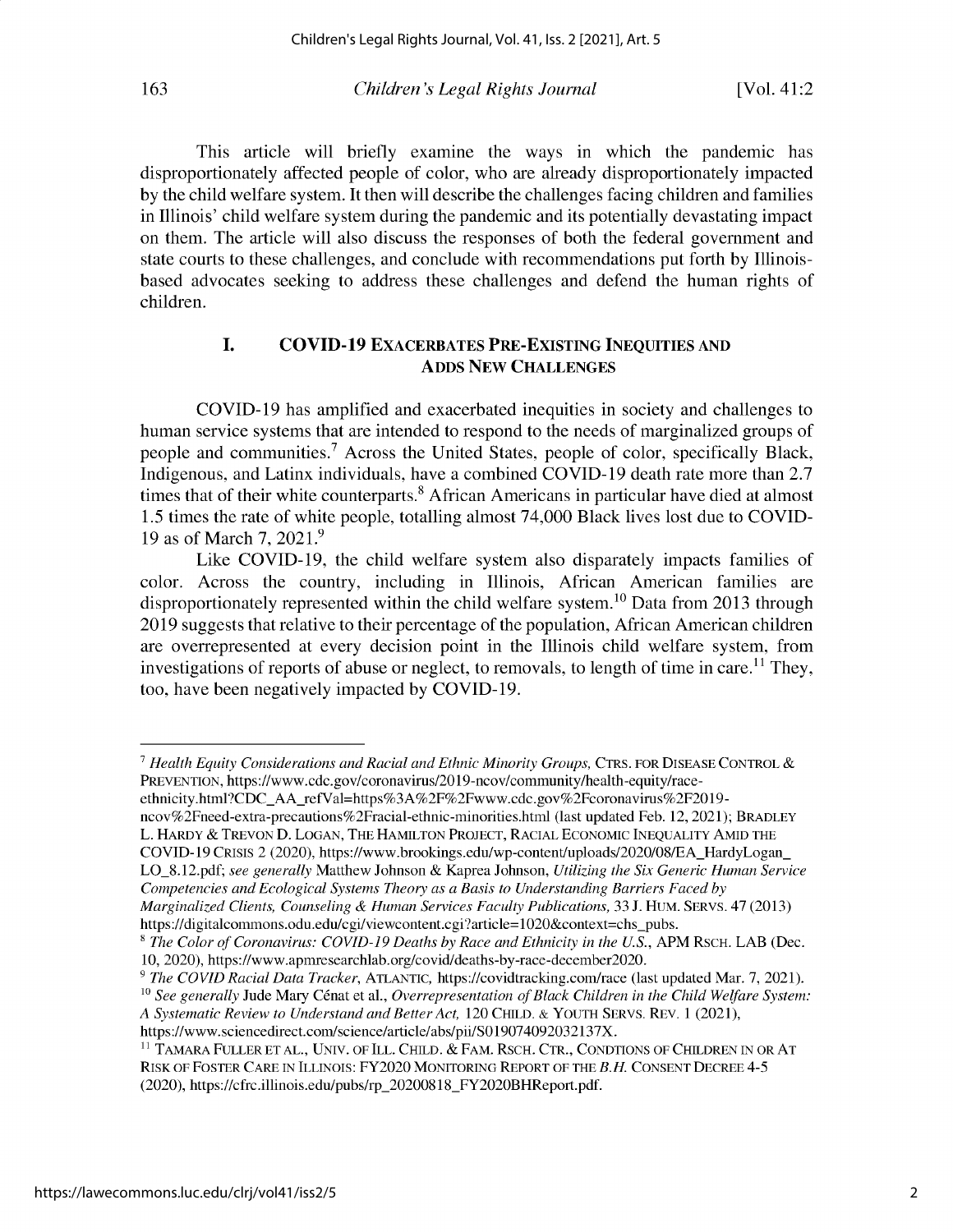A significant number of children live in families who have experienced job loss, food insecurity, and vulnerable housing situations as a result of the pandemic.<sup>12</sup> This is especially true for low-income families and families of color.<sup>13</sup> Many children have faced an educational divide during a time of remote learning, with limited access to the internet and educational guidance.<sup>14</sup> Because elderly people and people of color are especially vulnerable to  $\overrightarrow{CQV}$ ID-19,<sup>15</sup> many children may have lost connections with grandparents, parents, aunts, and uncles, family members who often are their primary support system.

Families of children already involved in the child welfare system have likely experienced all of these additional stressors and trauma during the pandemic. They are also dependent on a system—already stretched thin—that is not equipped to respond to the impacts of the pandemic on children and their families.

Early in the pandemic, these limitations and fear of the virus left agencies overwhelmed and unable to provide in-person contact between children and their parents, or the full range of resources needed by children and families.<sup>16</sup> As the pandemic stretched on, agencies and courts continued to face challenges.<sup>17</sup> This is particularly concerning because in-person family time and services such as therapy, drug treatment, and parenting coaching are the main ways that reasonable efforts requirements are satisfied.<sup>18</sup> Without adequate reasonable efforts, the chief mechanism by which families are preserved or reunited, children and their families are likely to remain separated. If these efforts cannot

<sup>12</sup>*See* **KIM PARKER ET AL., PEW RSCH. CTR., ECONOMIC FALLOUT FROM** COVID-19 **CONTINUES TO HIT LOWER-INCOME AMERICANS THE HARDEST** 4 (2020), https://www.pewresearch.org/social-

trends/2020/09/24/economic-fallout-from-covid-19-continues-to-hit-lower-income-americans-thehardest/#:-:text=Fully%2015%25%20of%2Oadults%20report,they%20are%20currently%20not%2Oemploy ed; *see also* **FEEDING AMERICA, THE IMPACT OF THE CORONAVIRUS ON FOOD INSECURITY IN** 2020, at 1, 3, 7 (2020), https://www.feedingamerica.org/sites/default/files/2020-10/BriefLocal%20Impact\_10.2020\_0.pdf. <sup>13</sup> See PARKER ET AL., *supra* note 12; FEEDING AMERICA, *supra* note 12.

<sup>14</sup>*See* Morgan Polikoff et al., *Not All Kids Have Computers* - *and They're Being Left Behind with Schools Closed by the Coronavirus,* USC **DORNSIFE** (May 8, 2020), https://dornsife.usc.edu/news/stories/3213/notall-kids-have-computers-and-theyre-being-left-behind-with-sc/.

<sup>15</sup>*See* Jeremy A.W. Gold et al., Ctrs. for Disease Control *&* Prevention, *Race, Ethnicity, and Age Trends in Persons Who Died from COVID-19 United States, May-August* 2020, 69 **MORBIDITY & MORTALITY WKLY. REP.** 1517, 1517 (2020), https://www.cdc.gov/mmwr/volumes/69/wr/mm6942e 1.htm#:-:text= Analysis%20of%20114%2C411%20COVID%2D19,%25%20were%20non%2DHispanic%20Black; *see also Older Adults,* **CTRS. FOR DISEASE CONTROL** *&* **PREVENTION,** https://www.cdc.gov/coronavirus/2019 ncov/need-extra-precautions/older-adults.html (last updated Mar. 17, 2021).

<sup>16</sup>*See* **JERRY MILNER, CHILD.'S BUREAU, DEAR COLLEAGUES LETTER** 1 (Dec. *4,* 2020) [hereinafter **MILNER, DEAR COLLEAGUES LETTER],** https://www.familyfirstact.org/sites/default/files/Letter%20to %20the%2OField%20-%2OEnsuring%20the%2OContinuation%20of%2OCritical%2OCourt%20 Hearings.pdf.

<sup>17</sup>*See* **JERRY MILNER, CHILD.'S BUREAU, DEAR CHILD WELFARE LEGAL AND JUDICIAL LEADERS LETTER** 2 (Mar. 27, 2020) [hereinafter **MILNER, DEAR CHILD WELFARE LEGAL AND JUDICIAL LEADERS LETTER],** https://www.acf.hhs.gov/sites/default/files/documents/cb/covid\_19\_childlegalandjudicial.pdf. <sup>18</sup>*See* NAT'L COUNCIL OF **JUV.** *&* FAM. CT. JUDGES ET AL., MAKING REASONABLE EFFORTS: STEPS FOR

KEEPING FAMILIES TOGETHER 81 (Linda Lange ed., 1987); *see also* ILL. DEP'T OF CHILD. & FAM. SERVS., PROCEDURES 315 PERMANENCY PLANNING *§* 315.200(a) (2016),

https://www2.illinois.gov/dcfs/aboutus/notices/Documents/Procedures\_315.pdf.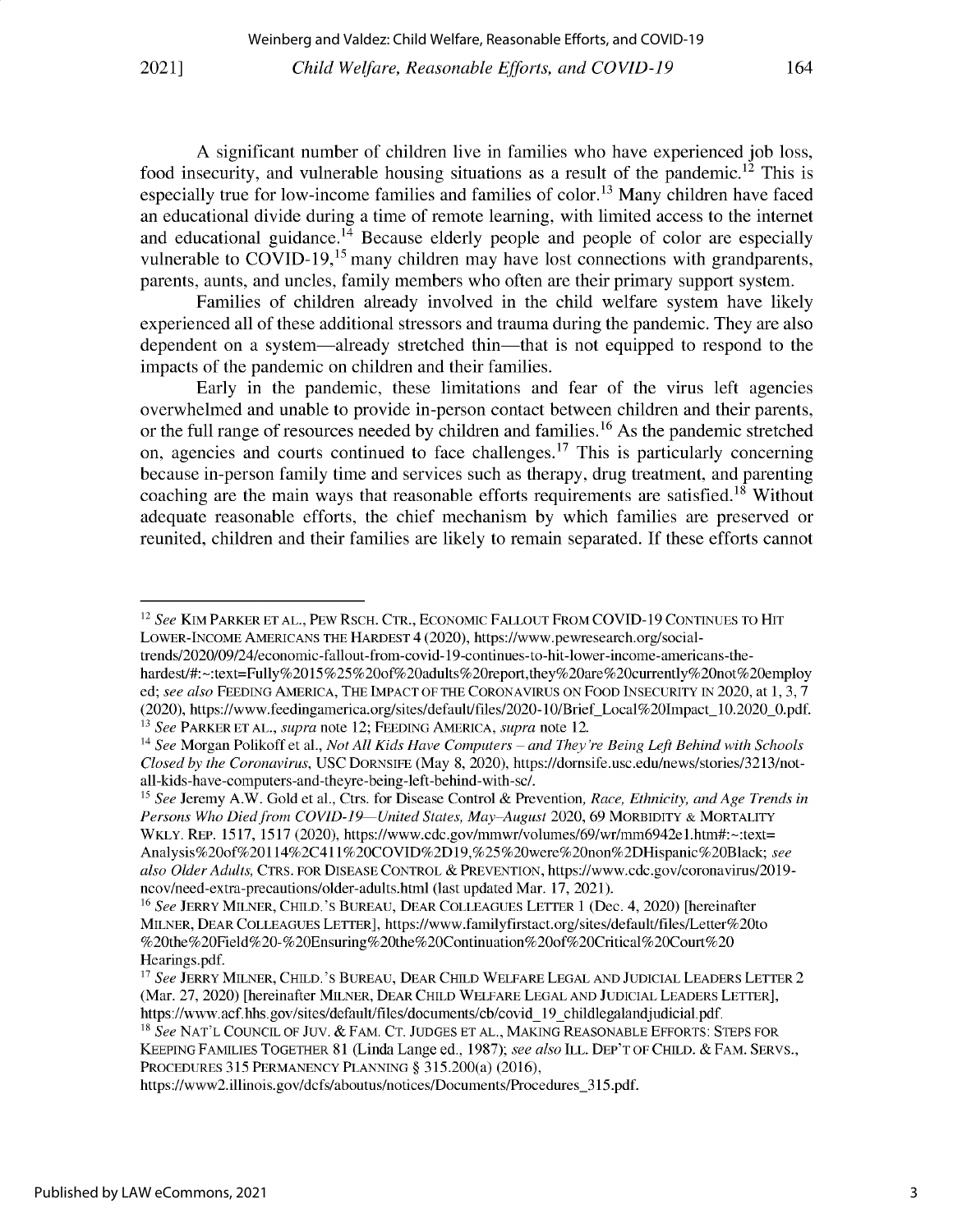be provided effectively, how will family preservation or reunification have a hope of being accomplished, and how will permanency for children be ensured?

### **II. REASONABLE EFFORTS CHALLENGES IN A PANDEMIC**

The U.S. Department of Health and Human Services recognized the importance of reasonable efforts and the potential that they would not be made because of pandemicrelated challenges confronting courts and agencies.<sup>19</sup> The agency's Children's Bureau issued a series of letters to child welfare administrators and legal and judicial leaders stressing the importance of "case-by-case decisions in accordance with the facts of each individual matter.<sup>"20</sup> Jerry Milner, the Associate Commissioner of the Children's Bureau, noted that the Children's Bureau could not waive federal requirements regarding decision making and timelines, "but expects that courts and states will work together to determine how best to balance child-safety related statutory requirements against public-health mandates."<sup>21</sup> While the federal government made the continued need for reasonable efforts clear, states have struggled to meet the reasonable efforts requirement and have taken actions that undermine reasonable efforts, or failed to take action at all.

#### *A. Restrictions on Visits*

Despite guidance from the Children's Bureau, many states suspended visits between parents and their children in foster care and between siblings separated from one another while in care.<sup>22</sup> The Illinois Department of Children and Family Services (DCFS) issued a blanket ban for supervised in-person visits on March 19,  $2020^{23}$  A later action transmittal lifted the blanket ban, with plans for in-person visits to occur every other week by June 26 and a return to weekly in-person visits by July  $15<sup>24</sup>$  The action transmittal also required a return to bi-monthly sibling visits by the same date.<sup>25</sup> As concern rose about a

<sup>19</sup>**MILNER, DEAR CHILD WELFARE LEGAL AND JUDICIAL LEADERS LETTER,** *supra* note 17.

<sup>20</sup>*Id.* at 2. *See also* **JERRY MILNER, CHILD.'S BUREAU, DEAR CHILD WELFARE LEADERS LETTER** 1 (Mar. 18, 2020) https://imprintnews.org/wp-content/uploads/2020/03/Dear-Child-Welfare-Letter\_March-18- 2020\_with-signature.pdf; **JERRY MILNER, CHILD.'S BUREAU, DEAR CHILD WELFARE LEADERS LETTER** <sup>1</sup> (Apr. 17, 2020), https://www.acf.hhs.gov/sites/default/files/cb/letter on federal funds.pdf (on file with author); **JERRY MILNER, CHILD.'S BUREAU, DEAR STATE AND TRIBAL CHILD WELFARE LEADERS LETTER** <sup>1</sup> (Apr. 27, 2020), https://www.acf.hhs.gov/media/9258; **ERIC HARGAN, DEP'T OF HEALTH &** HUM. SERVS., **DEAR GOVERNORS LETTER** 1 (Apr. 17, 2020), https://www.acf.hhs.gov/sites/default/files/documents/cb/ letter to state governors.pdf.

<sup>21</sup>**MILNER, DEAR CHILD WELFARE LEGAL AND JUDICIAL LEADERS LETTER,** *supra* note 17, at 1.

<sup>&</sup>lt;sup>22</sup> Tara Carone, States' Child Welfare COVID-19 Response (May 15, 2020) (unpublished fifty-state survey, Loyola University Chicago School of Law Civitas ChildLaw Center) (on file with author).

<sup>&</sup>lt;sup>23</sup> Ill. Dep't of Child. & Fam. Servs., Action Transmittal 2020.02: Parent - Child and Sibling VISITATION 1 (2020), https://illinoiscasa.org/filedownload/inline/33eb621b-2603-41fc-8877-b8efce2af54e. This was replaced on March *25,* 2020 by DCFS **ACTION TRANSMITTAL** 2020.02 *UPDATED* (2020) (on file with author).

<sup>24</sup>**ILL. DEP'T OF CHILD.** *&* FAM. SERVS., ACTION TRANSMITTAL 2020.07, at 3, *5* (2020), https://www2.illinois.gov/dcfs/Documents/coronavirus/AT\_2020.07\_Visitation\_%28final%29.pdf. <sup>25</sup>*Id.* at 3.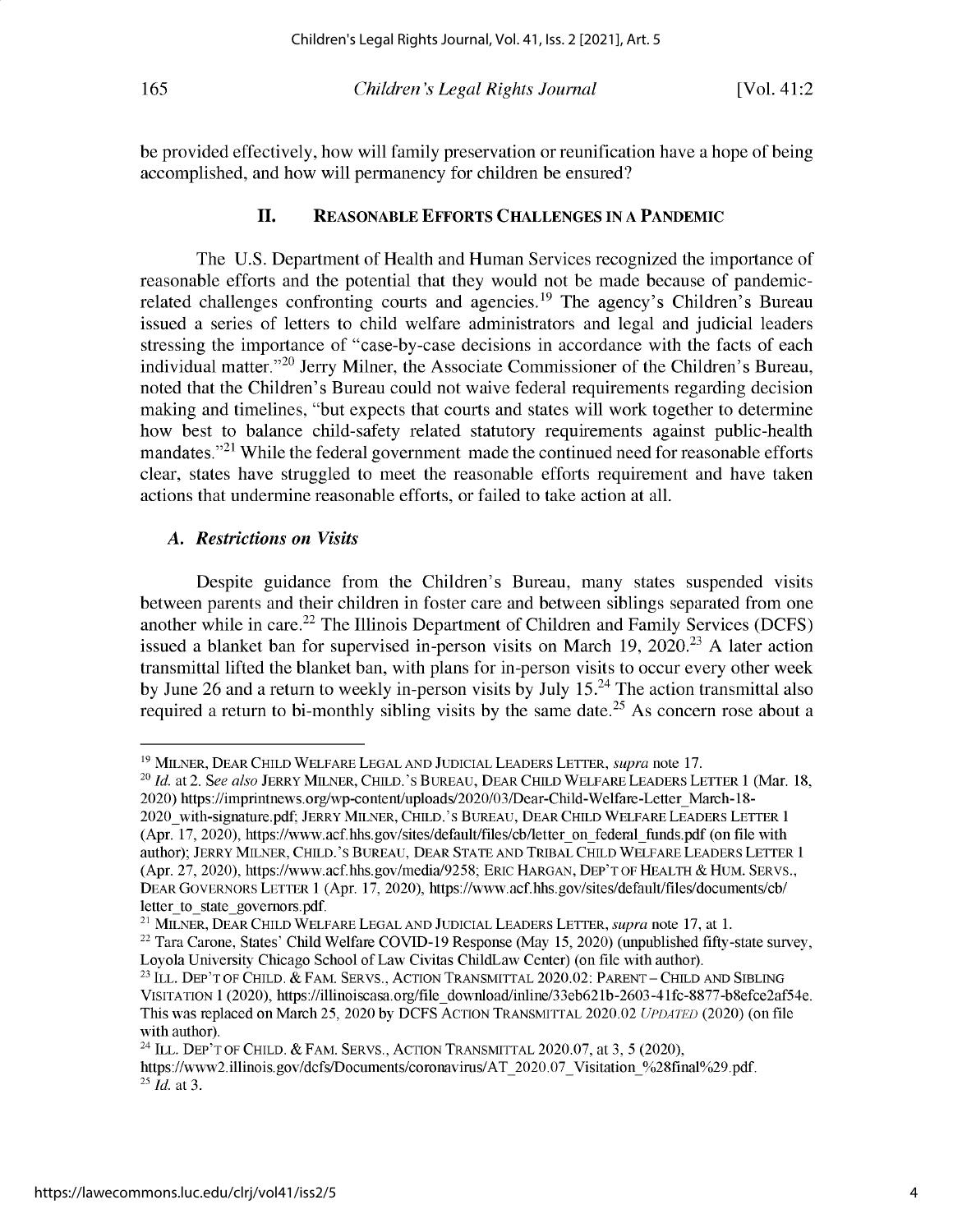**surge in COVID-19 cases in the fall of 2020 and the state prepared to move into a more restrictive phase again, DCFS gave agencies discretion over visiting arrangements** whether in-person, blended, or virtual—so long as the decisions were made on a case-by**case** basis, <sup>26</sup>**and in-person visits occured at least every other week for children whose case plan included a reunification goal. <sup>27</sup>**

**Reasons for stringent restrictions on visits included concern about the health of the caseworkers responsible for facilitating visits, foster parents' concerns about being exposed to the virus, and concern that the children were also vulnerable. <sup>28</sup>In addition, the child welfare workforce has shrunk as a result of increased stress, illness, and family obligations.29**

**Despite these legitimate concerns, the blanket ban policy disrupted the contact of children with parents and siblings, hurting their ability to maintain these relationships.<sup>30</sup> Concerned about this impact, the Cook County Office of the Public Defender unsuccessfully sought declaratory and injunctive relief in the Chancery Division of the Circuit Court of Cook** County.31 **The plaintiff parents asked the Chancery Court to enforce pre-existing orders from the Juvenile Court that provided for in-person supervised visits with their children.32 The complaint asserted that DCFS' blanket ban violated the plaintiff parents' rights under the pre-existing court orders, and sought an injunction to prevent enforcement of the action transmittal.33 The plaintiffs claimed that the lack of contact was harming their children emotionally and physically, and causing the parents emotional distress and** suffering. <sup>4</sup>**The plaintiffs alleged that they had no adequate remedy other than the Chancery Court hearing because they all had filed emergency motions to restore visits in the Juvenile Court, but those hearings were delayed until a future date when the courts**

**<sup>26</sup>ILL. DEP'T OF CHILD.** & **FAM. SERVS., ACTION TRANSMITTAL 2020.11 UPDATED** *4* **(2020), https://www2.illinois.gov/dcfs/aboutus/notices/Documents/AT\_2020.11\_UPDATED\_-**

Guidance to DCFS AND POS staff due to Spike in positive COVID cases %2812-16-**2020%29.pdf.**

**<sup>27</sup>***Id. at* **5.**

**<sup>28</sup>***See id.* **at 1.**

**<sup>29</sup>***See J.* **Jay Miller et al.,** *Child Welfare Workers and Peritraumatic Distress: The Impact of COVID-19,* **119 CHILD.** *&* YOUTH **SERVS. REv.** *105508,* **105512 (2020), https://www.ncbi.nlm.nih.gov/pmc/articles/ PMC7516472/pdf/main.pdf;** *see also* **ILL. DEP' T OF CHILD.** & **FAM. SERVS.,** ACTION **TRANSMITTAL 2020.14: CHILD WELFARE STAFFING NEEDS DURING COVID-19 CRISIS 1 (2020),**

**https://www2.illinois.gov/dcfs/aboutus/notices/Documents/AT\_2020.14\_-**

Child\_Welfare\_Staffing\_Needs\_During\_COVID-19\_Crisis\_to\_extend\_AT\_2020.06.pdf.

<sup>30</sup>*See, e.g.,* **Jacqueline Singer & David Brodzinsky,** *Virtual Parent-Child Visitation in Support of Family Reunification in the Time of COVID-19,* **2 DEV. CHILD WELFARE 153, 167 (2020),**

https://journals.sagepub.com/doi/pdf/10. 1177/2516103220960154.

**<sup>&</sup>quot; Buxton v. Ill. Dep't of Child. & Fam. Servs., No. 20 CH 4100, at 1 (Ill. Cir. Ct. May 18, 2020). <sup>32</sup>***Id.*

<sup>33</sup>*Id.* **Illinois DCFS was not the only child welfare agency facing legal battles over in-person visitation bans.** *See also* **Complaint, Child 1 v. Charles Baker, No. 2020-1108 (Mass. Super. Ct. June 23, 2020) (bringing suit on behalf of families against the Massachusetts Department of Children and Families, alleging constitutional and statutory violations when the Department suspended most in-person visits between children and their parents).**

**<sup>34</sup>Buxton v. Ill. Dep't of Child. & Fam. Servs., No. 20 CH 4100 (Ill. Cir. Ct.) (Compl., May 6, 2020)**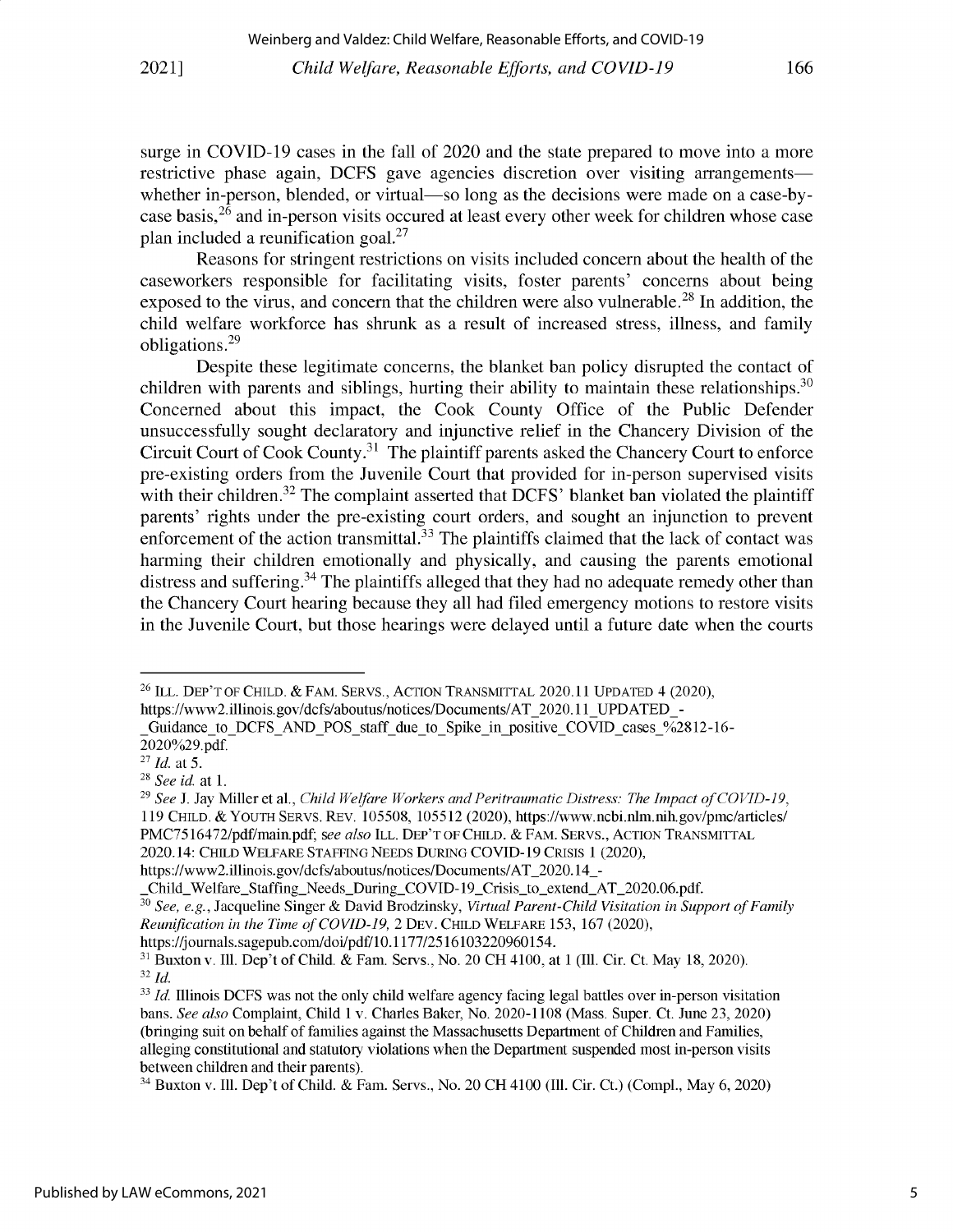would reopen for general business.<sup>35</sup> The Chancery Court rule that because the plaintiff parents were named parties in open pending abuse and/or neglect cases in Juvenile Court and that court continued to address the issues raised in the complaint, the Juvenile Court was the appropriate forum for the plaintiffs' grievances.<sup>36</sup>

### *B. Unavailable or Inadequate Services*

In addition to disruptions in visits, little attention was paid to the availability or adequacy of services for parents. While their children are in foster care, parents should receive high-quality, family-centered, trauma-informed services to help them strengthen their parenting skills, nurture their relationships with their children, and overcome issues that may have affected their parenting, such as trauma, psychological challenges, or substance abuse.<sup>37</sup> Depending on the needs of the child and family, in Illinois these services may include "case management; homemakers; counseling; parent education; day care; emergency assistance and advocacy assessments; respite care; in-home health care; transportation to obtain any of the above services; and medical assistance."<sup>38</sup>

Delivering and receiving these kinds of services virtually can be difficult and less effective for both providers and parents. Not all providers have the ability to provide their services online or have successfully transitioned to offering online services. Some providers do not have the technology and resources, such as internet bandwith or capable devices, necessary to provide these services.<sup>39</sup> Further, the specific type of service may not be conducive to a virtual delivery. Many services require in-person contact; for example, homemaker services can include emergency caretakers, housecleaners, or someone to help with difficult in-home chores, and counseling can include infant stimulation therapy or hands-on parenting training.<sup>40</sup> In addition, parents may lack access to the internet or specific software, either because they cannot afford it or because the region in which they live has limited internet access. Though DCFS made 200 Google Chrome books available to parents in their offices across the state and expanded internet hotspots in low-serviced areas, this was insufficient to address the need. $^{41}$  In Chicago, one in five families lack

<sup>40</sup>325 **ILL. COMP. STAT.** ANN. 5/8.2.

<sup>&</sup>lt;sup>35</sup> *Id.* at 8.

<sup>36</sup>*Buxton,* No. 20 CH 4100, at 3.

<sup>37</sup> **ADMIN. FOR CHILD.** *&* **FAMS., CHILD.'S BUREAU, ACHIEVING PERMANENCY FOR THE WELL-BEING OF CHILDREN AND YOUTH,** No. ACYF-CB-IM-21-01, at 4, 13 (2021).

<sup>38</sup>325 **ILL. COMP. STAT.** ANN. 5/8.2 (West, Westlaw through P.A. 101-653); *see also 20* **ILL. COMP. STAT.** ANN. 505/5(i) (West, Westlaw through P.A. 101-653).

<sup>39</sup>*See* Zara Greenbaum, *How Well Is Telepsychology Working?,* AM. **PSYCH. Ass'N** (July 1, 2020), https://www.apa.org/monitor/2020/07/cover-telepsychology (discussing how psychologists, psychiatrists, social workers, and others have attempted to continue their services virtually through the pandemic and how the greatest challenge has been rapidly rolling out remote care, which "exposed the field's lack of readiness to broadly transition to the new modality").

<sup>&</sup>lt;sup>41</sup> Response to Letter from Child and Family Working Group to Marc Smith, Acting Dir., Ill. Dep't of Child. & Fam. Servs. and J.B. Pritzker, Governor, Ill. (July 29, 2020) (on file with author); **ILL. DEP'T CHILD.** *&* **FAM. SERVS., PURCHASE OF SERVICE AGENCIES: FREQUENTLY ASKED QUESTIONS** I COVID-19, at 3 (2020), https://www2.illinois.gov/dcfs/Documents/coronavirus/DCFS%20-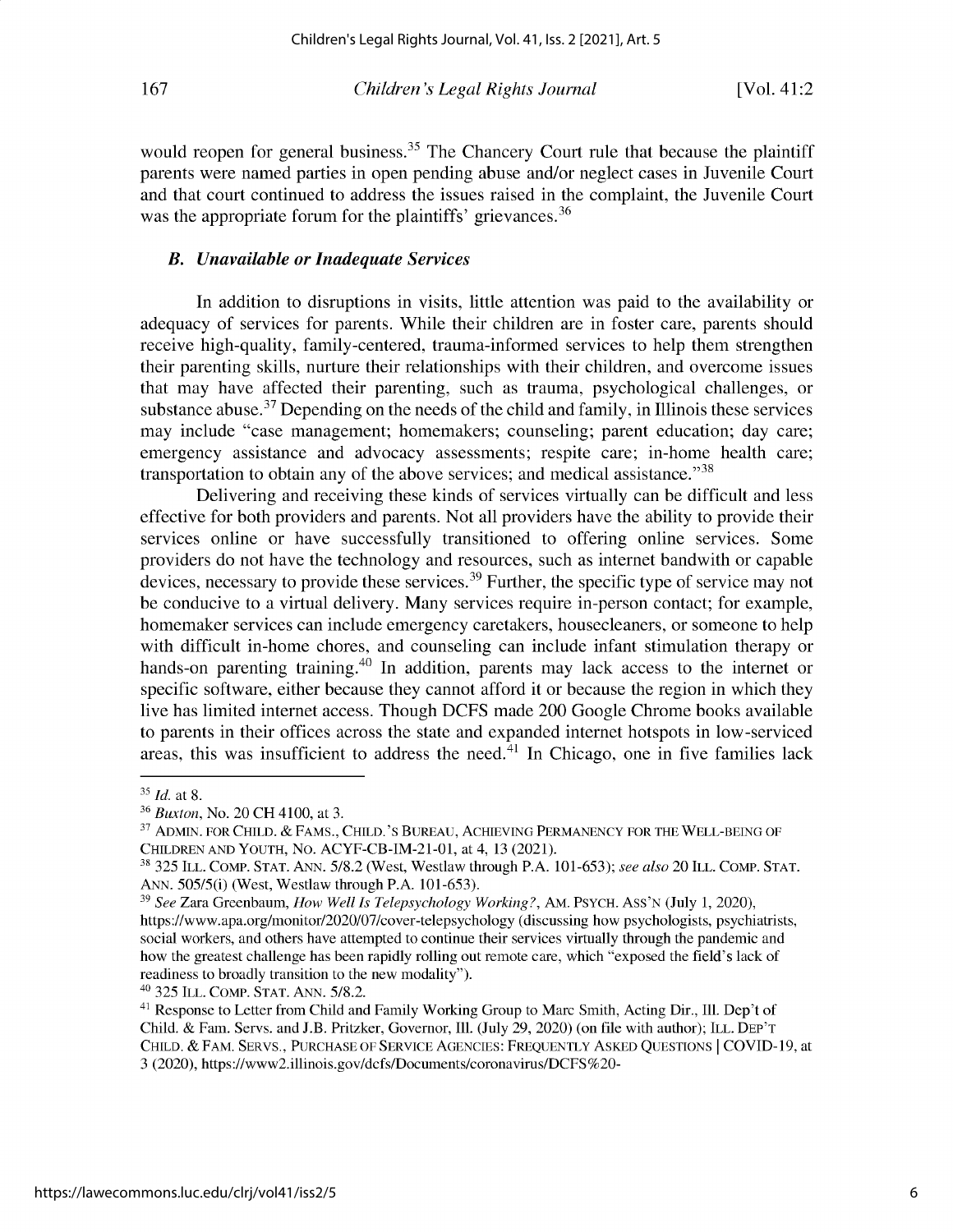**access to broadband internet, and the families facing these connectivity problems are** predominantly Black or Latinx.<sup>42</sup> This is especially concerning given the demographics of families involved in the child welfare system in Illinois—disproportionately poor and of **color.**

## *C. The Impact on System-Involved Children and Families*

The impact of the state responses on children, including limited services and **restricted visits, has been profound. Therapeutic and substance abuse treatment counseling, parenting classes, and other services often are required before decisions about permanency** can be made for a child.<sup>43</sup> Prolonged or indefinite delays in the delivery of services may **lead to longer stays in foster care. Researchers have long recognized the strong correlation between regular parental visits and contact with the child and the child's ability to return home or be freed for adoption.44 Progress in counseling, services, and ongoing contact between parents and their children helps workers assess family strengths and needs, builds attachments between parent and child, and documents family** progress. <sup>45</sup>**These types of reasonable efforts can help prepare families for reunification, or build a case for** termination of parental rights.<sup>46</sup> Without visits—and other supports—it is difficult to **accomplish reunification or move towards adoption, especially within the time frames** established by federal law.<sup>47</sup> Further, with services increasingly delivered remotely, if at **all, consistent quality in-person visits become even more vital to maintaining familial bonds, and for parents to demonstrate that they are gaining the skills and knowledge expected of them in their service plan. Limited parent-child contact and inaccessible or** inadequate critical services has the potential to permanently harm the relationship between children and their parents, causing irreparable injury to parents' constitutionally-protected **right to a relationship with their children.48 Making matters worse, many juvenile courts** across the country only held hearings to decide if a child should be removed from a parent,

<sup>%20</sup>Message%20to%20POS%20-%20COVID-19%20Frequently%20Asked%20Questions%204-20- 20%20new%20Qs%20only.pdf#search=chromebooks.

<sup>42</sup>*See* **KIDS FIRST CHI.** & **METRO.** PLAN. **COUNCIL, DIGITAL EQUITY IN EDUCATION IN THE CORONAVIRUS ERA** 4 (2020), https://static1.squarespace.com/static/5b212dce5417fcd9ddec5349/t/5ea198c8f31 10c465 1d9db54/1587648715787/2-2020-Internet+Connectivity-FINAL.pdf.

<sup>43</sup>**ILL. DEP'T OF CHILD. & FAM. SERVS., PROCEDURES** 315 **PERMANENCY PLANNING,** *§§* 315.295-315.200 **(2016), https://www2.illinois.gov/dcfs/aboutus/notices/Documents/Procedures\_315.pdf.**

<sup>44</sup>*See, e.g.,* Ner Littner, *The Importance of the Natural Parents to the Child in Placement, 54* **CHILD WELFARE** *175,* 181 *(1975);* **DAVID FANSHEL** *&* **EUGENE SHINN, CHILDREN IN** FOSTER CARE: A **LONGITUDINAL INVESTIGATION** 93 (1978); **Peg Hess,** *Parent-ChildAttachment Concept: Crucial for Permanency Planning, 63* SOC. **CASEWORK:** J. **CONTEMP.** SOC. WORK 46, 47 (1982); Wendy L. Haight et al., *Understanding and Supporting Parent-Child Relationships During Foster Care Visits: Attachment Theory and Research, 48* SOC. WORK *195, 195* (2003). *See generally* **ESTABLISHING PARENT INVOLVEMENT IN FOSTER** CARE **AGENCIES** (Karen Blumenthal & Anita Weinberg eds., 1984).

<sup>45</sup>**ADMIN. FOR CHILD.** & **FAMS.,** *supra* note 37, at 13.

<sup>46</sup>*See id.* at 2-3.

*<sup>47</sup>See* 42 U.S.C. *§ 675(5)(E)* (2018).

<sup>48</sup>*See, e.g.,* Meyer v. Nebraska, 262 U.S. 390 (1923); Pierce v. Soc'y of Sisters, 268 U.S. 510 (1925).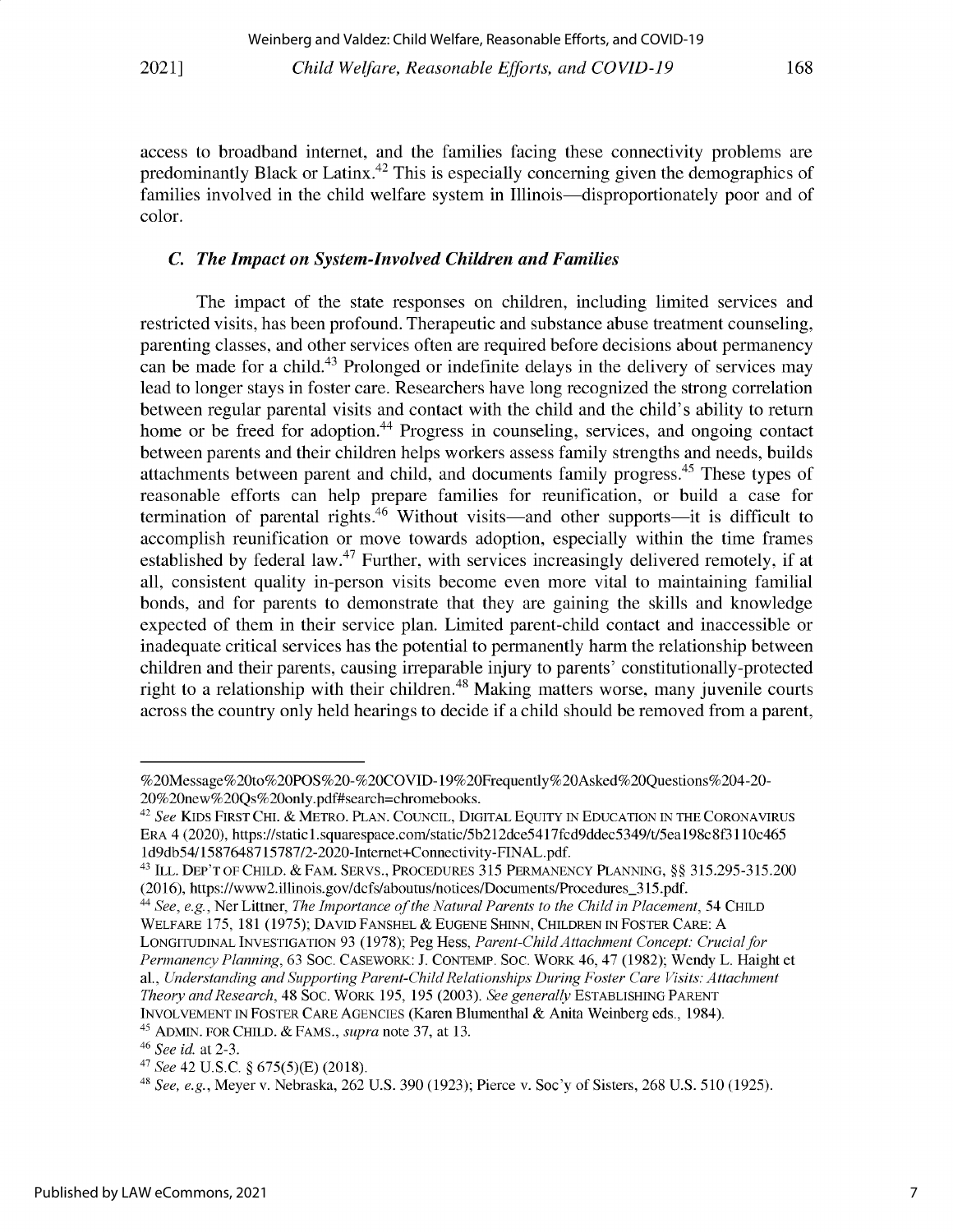not hearings related to visiting or permanency, making it impossible for parents to challenge agency decisions during the pandemic.<sup>49</sup>

While data are not yet available, one can only conclude that insufficient reasonable efforts during the pandemic have disproportionately impacted children and families of color involved in the child welfare system. Before the pandemic, families of color were disproportionately represented in the child welfare system<sup>50</sup> and disproportionately had their children removed and parental rights terminated.<sup>51</sup> During the pandemic, families of color have been disproportionately impacted medically and financially by COVID-19 $52$  and more likely to have lower quality internet access, making it more difficult to access virtual child welfare services.<sup>53</sup> These inequities will continue to grow unless special attention is paid to the reasonable efforts that need to be made by the agencies serving these children and families. <sup>54</sup>

## **III. WHAT DO REASONABLE EFFORTS REQUIRE DURING A PANDEMIC?**

Because "reasonable efforts" is a nebulous concept not defined by federal law, it is difficult to determine with precision what is required of agencies even outside of a pandemic. A group of Illinois advocates, however, produced recommendations that

https://www.ncsc.org/newsroom/public-health-emergency (last visited Apr. *5,* 2021). For Illinois' response, *see, e.g.,* Order Regarding Illinois Courts Response to COVID-19 Emergency, Ill. S. Ct., M.R. 30370 (eff. Mar. 17, 2020), https://courts.illinois.gov/SupremeCourt/Announce/2020/031720 -3.pdf; Order Regarding Illinois Courts Response to COVID-19 Emergency, Ill. S. Ct., M.R. 30370 (eff. May 20, 2020), https://courts.illinois.gov/SUPREMECOURT/Announce/2020/052020.pdf; ILL. SUP. CT., SUPREME COURT GUIDELINES FOR RESUMING ILLINOIS JUDICIAL BRANCH OPERATIONS DURING THE COVID-19 PANDEMIC 1- 2 (2020), https://courts.illinois.gov/Administrative/covid/052020\_SC\_GL.pdf. For Cook County, Illinois' response, *see, e.g.,* Order Regarding COVID-19 Emergency Measures, Cook Cnty. Cir. Ct. G.A.O. No. 2020-01 (eff. Mar. 17, 2020), http://www.cookcountycourt.org/Portals/0/Chief%20Judge/General%20 Administrative%200rders/GAO%202020-01.pdf?ver=2020-03-16-163631-480, amended Mar. 16, 2020 and May 1, 2020; Order Regarding COVID-19 Emergency Measures, Resumption of Operations, Cook Cnty. Cir. Ct. G.A.O. No. 2020-02 (eff. July 6, 2020), http://www.cookcountycourt.org/Portals/0/Chief% 20Judge/General%20Administrative%200rders/6\_26\_20%20GAO%202020-02.pdf?ver=2020-06-26- *130353-700.*

<sup>&</sup>lt;sup>49</sup> There appears to be little consistency in how courts across the country, let alone individual jurisdictions, made decisions about whether or not to conduct hearings during the pandemic. Almost all courts held hearings to decide if a child should be removed from a parent due to abuse or neglect because they are considered emergency hearings; far fewer conducted hearings related to visiting, permanency, or return home decisions. *See, e.g., Coronavirus and the Courts,* NAT'L CTR. FOR STATE CTS.,

<sup>&</sup>lt;sup>50</sup> Cénat et al., *supra* note 10.

<sup>&</sup>lt;sup>51</sup> Christopher Wildeman et al., *The Cumulative Prevalence of Termination of Parental Rights for U.S. Children, 2000-2016, 25* CHILD MALTREATMENT 32, 33 (2020).

<sup>52</sup>HARDY & LOGAN, *supra* note *7; The Color of Coronavirus, supra* note 8; *The COVID Racial Data Tracker, supra* note 9.

<sup>5</sup> *See, e.g.,* KIDS FIRST CHI. & METRO. PLAN. COUNCIL, *supra* note 42.

<sup>&</sup>lt;sup>54</sup> While federal law allows exceptions to the requirement that states file a petition to terminate parental rights if a child has been in care for fifteen of the last twenty-two months if there is a compelling reason not to pursue termination of parent rights, it is not yet known how states and the courts will apply the limited "reasonable efforts" made and challenges to parents and children when interpreting these exceptions. 42 U.S.C. *§* 675(5)(E).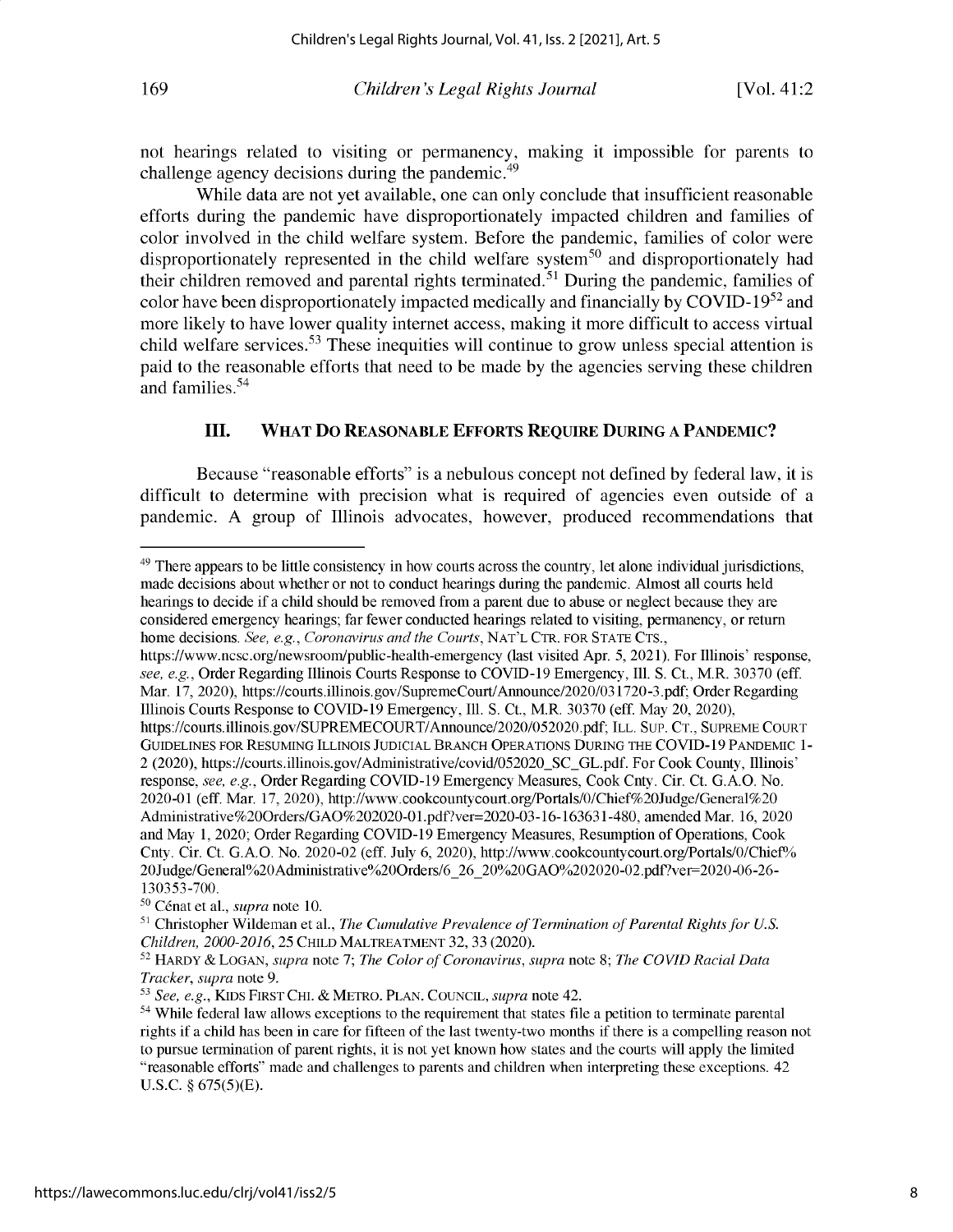**provide a good starting point for agencies and courts hoping to ensure adequate reasonable efforts are made. Early in the COVID-19 crisis, the group, which included advocates for children, youth, parents, and private child welfare agencies, was convened out of a shared concern for the impacts of the pandemic and DCFS decision-making on families in the child welfare** system. <sup>55</sup>**The group developed a list of actions it urged DCFS to take to ensure that the children and youth in their care, as well as their parents, have the resources and supports needed to maintain contact and work toward the appropriate permanency** goals. <sup>56</sup>**While not framed as a focus on reasonable efforts, some of the recommendations to DCFS speak directly to this issue and are highlighted below.**

- **" Changes from pre-pandemic visiting arrangements should be based on the individualized needs and circumstances of each child and family.**
- The circumstances of each individual child and family—including the safety and **stability of the child's** placement-should **be regularly assessed to address any health and safety concerns associated with the COVID-19 crisis, with plans developed immediately with the family to address them.**
- **" Children and youth, in an age-appropriate manner, and their parents should be included in individualized decision-making regarding planning for visits and in reviewing how they are proceeding. Focus should include possible individuals who could supervise** visits. <sup>57</sup>
- **" Determinations on whether a family can use technology effectively when in-person contact is impossible must be made on a case-by-case basis.**
- **" Families must have access to effective services identified in their service plans so the issues that brought the family to DCFS' attention can be resolved.**
- **" Caseworkers must be able to use technology effectively in order to interact with children and families.**

**<sup>5</sup> This effort was spearheaded by the** *Civitas* **ChildLaw Center at Loyola University Chicago School of Law. Among the organizations included were ones with experience working statewide and that represent children and youth in care, as well as groups that represent youth who have aged out of foster care. The working group began meeting in April 2020 and continues to meet. Conversations now also include key legislators and DCFS officials.**

**<sup>56</sup>Letter from Child** & **Fam. Working Grp. to Marc Smith, Acting Dir., Ill. Dep't of Child.** & **Fam. Servs. and J.B. Pritzker, Governor, Ill., at 3-5 (July 28, 2020) (on file with author) [hereinafter Letter from Child & Fam. Working Grp.].**

<sup>&</sup>lt;sup>57</sup> Some states, organizations, and independent therapists have prepared webinars, articles, and guidance on **ways to make virtual contact meaningful.** *See, e.g., Virtual and In-Person Family Time -Lessons from COVID-19,* **WASH. STATE ADMIN. OFF. OF THE CTS. CT. IMPROVEMENT TRAINING ACAD.,**

**https://www.wacita.org/virtual-and-in-person-family-time-lessons-from-covid-19/ (last visited Apr.** *5,* **2021); Rachel Barr,** *Using Media Effectively with Young Children and Virtual Visitation/Part One: Virtual Communication with Young Children,* **CTR. FOR CHILD WELFARE** (Apr. *7,* **2020), http://centervideo.forest. usf.edu/video/qpi/ylc/mediaeffect/qpistart.html; Kate Rosenblum,** *Supporting Meaningful Connections: Family Time Visits During a Pandemic,* **CTR. FOR CHILD WELFARE (May** *5,* **2020), http://centervideo.forest .usf.edu/video/qpi/ylc/spprtmeaning/qpistart.html.** *See also* **Child Welfare Info. Gateway,** *Tips for Supporting Virtual Family Time,* **BULLS. FOR PROs., July 2020, at 3-4, https://www.childwelfare.gov/pub PDFs/bulletins\_familytime.pdf.**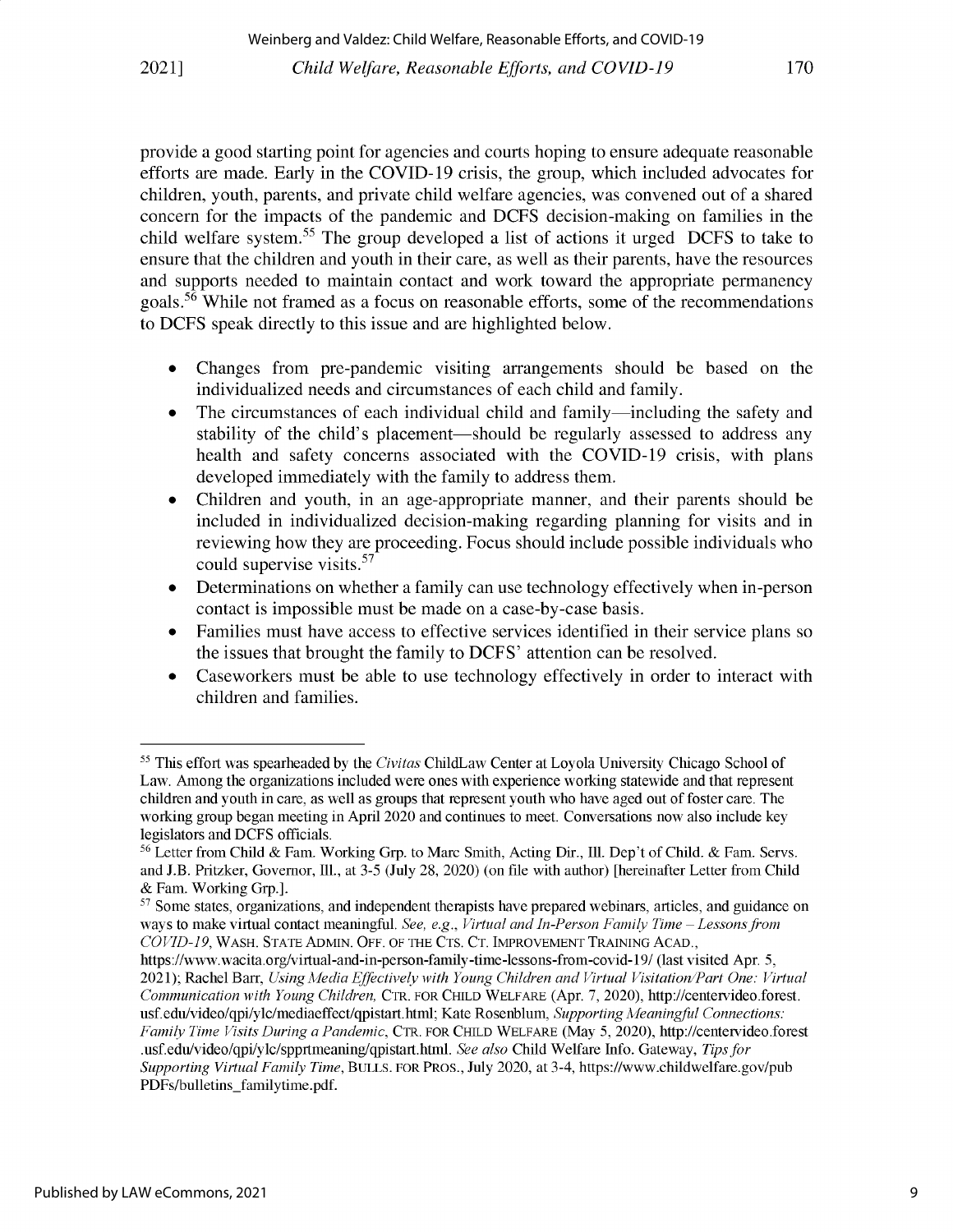The totality of circumstances resulting from the pandemic should be considered **when making permanency-related decisions.**

**This last recommendation states that the impediments that a parent(s) faced as a result of the pandemic must be considered when evaluating a parent's progress in meeting a service plan, recommending a change in a permanency goal, or deciding to file a termination of parental rights** petition.58 **It then identifies the issues that must be considered: whether the parent(s) had a meaningful opportunity to demonstrate that they have made the necessary efforts to reunify with their children, and whether the parent(s) had meaningful access to treatment and services necessary to work toward reunification during the pandemic. <sup>59</sup>These should include consideration of pandemic-related challenges, such as illness, shelter-in-place requirements, lack of personal protective equipment, lack of suitable locations for family time, barriers to telehealth and other virtual contacts, and lack of transportation.<sup>60</sup>**

This **has been a challenging time for families-especially Black families, families of color, and families living in poverty because of the disproportionate impacts of the pandemic-and for the agencies serving them. This is especially true for child welfare agencies. The recommendations listed above recognize the problems and obstacles DCFS faces in adequately addressing the needs of children and families with whom** they work. **The recommendations seek to ensure that children and parents receive effective services especially if delivered virtually; that their contact with their case workers is meaningful; that decisions are made on an individual basis for each child, considering the strengths and challenges of each family; and that a parent's inability to access resources,** effectively **respond to inadequate** delivery of **services, or strengthen a relationship with their child due to limited opportunity for quality contact is not in and of itself used as a basis to move away from reunification and toward terminating parental rights or an alternative permanency goal.**

**Highlighting the importance of providing reasonable efforts, even during the challenges of the pandemic, Children's Bureau Associate Commissioner,** Jerry **Milner, and his Special Assistant, David Kelly, wrote that protecting family integrity is not an expendable effort: "The fact is,** every day **that goes** by with **restrictions on family time, reduced availability of treatment or other services for parents and delays in reunification efforts is a threat to family integrity."61**

#### **CONCLUSION**

**The pandemic's impact will be felt for years to come, including in the child welfare realm. The monumental decisions that agencies and courts make during this time, including whether to return a child home or to terminate parental rights, will have lasting effects on**

**<sup>58</sup>Letter from Child** & **Fam. Working Grp.,** *supra* **note 56, at 5.**

<sup>59</sup> *Id.* <sup>60</sup>*Id.*

<sup>61</sup>**Jerry Milner** & **David Kelly,** *Top Federal Officials: Family Is a Compelling Reason,* **IMPRINT** (Apr. 6, **2020), https://imprintnews.org/child-welfare-2/family-is-a-compelling-reason/42119.**